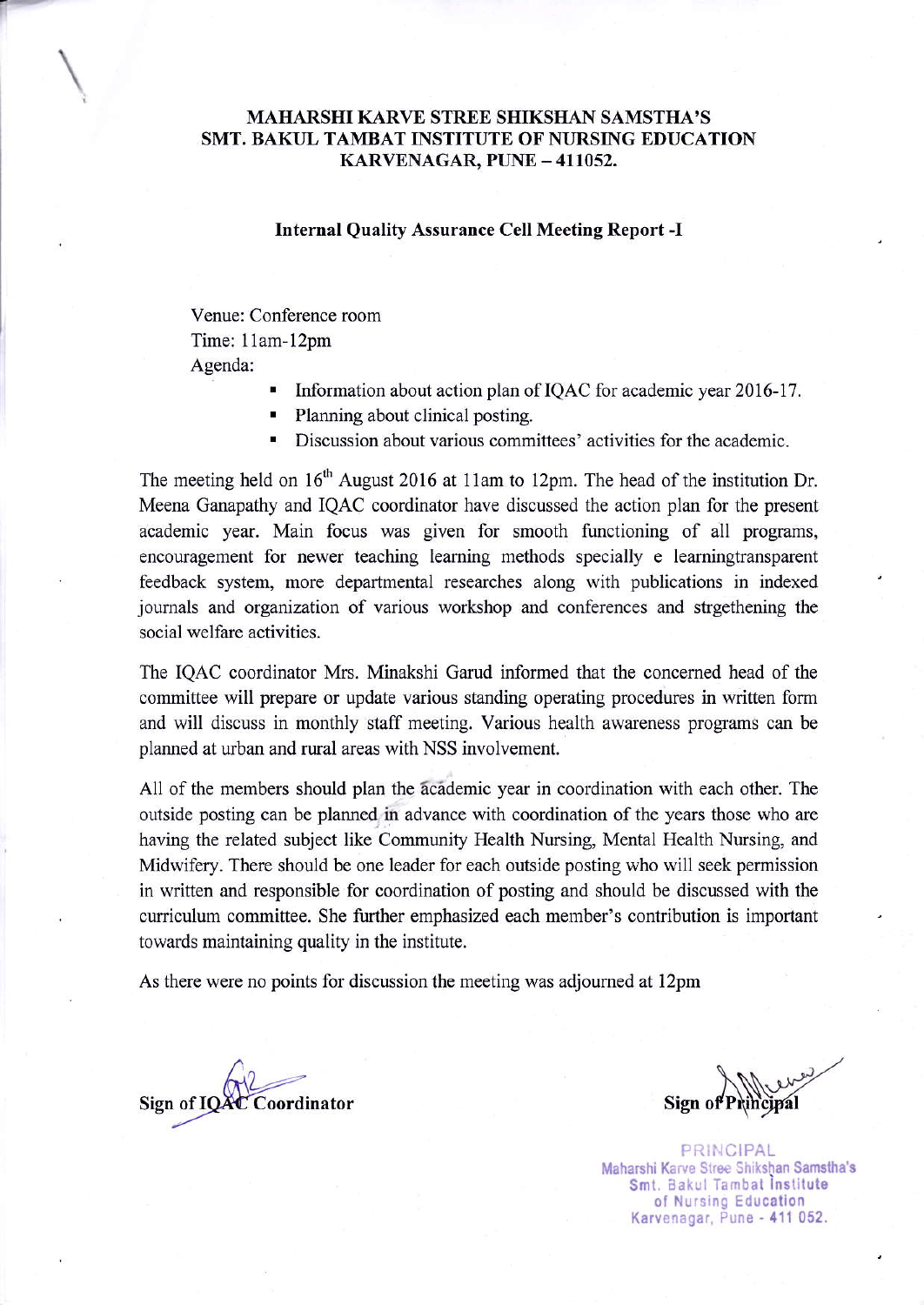## MAIIARSIII KARVE SIREE SHIKSHAN SAMSTHA'S SMT. BAKUL TAMBAT INSTITUTE OF NURSING EDUCATION KARVENAGAR, PUNE - 411052.

## Internal Quality Assessment Cell Meeting Report-Il

Venue: Time: Agenda: Conference room 2pm-3pm

Encouragement for departmental researches and publications.

Information about Avishkar competition of MUHS.

Planning for workshop and conferences

IQAC meeting held on  $10^{th}$  Oct.2016 at 2pm to 3pm under the chairperson Dr. Meena Ganapathy. Madam encouraged all M.Sc. teachers to publish research articles in national and intemational joumals and to participate in Avishkar competition organized by MIIHS related to research at individual and departmental level. After discussion it is decided that following conferences and workshops can be organized throughout the year and Mrs. Nupoor will coordinate it along with all senior faculty.

National Conference l.Emergency Nursing -Saving lives on the frontline

Workshop 1.Self Defense

2. Personality developmept.

3. ATLS and BLS

4, GFATM

s.Innovative Teaching learning Methods

As there were no points for discussion the meeting was adjoumed at 3:00pm.

Sign of IOAC Coordinator

Sign o

PRINCIPAL Maharshi Karve Stree Shikshan Samstha's Smt. Bakul Tambat Institute of Nursing Education Karvenagar, Pune - 411 052.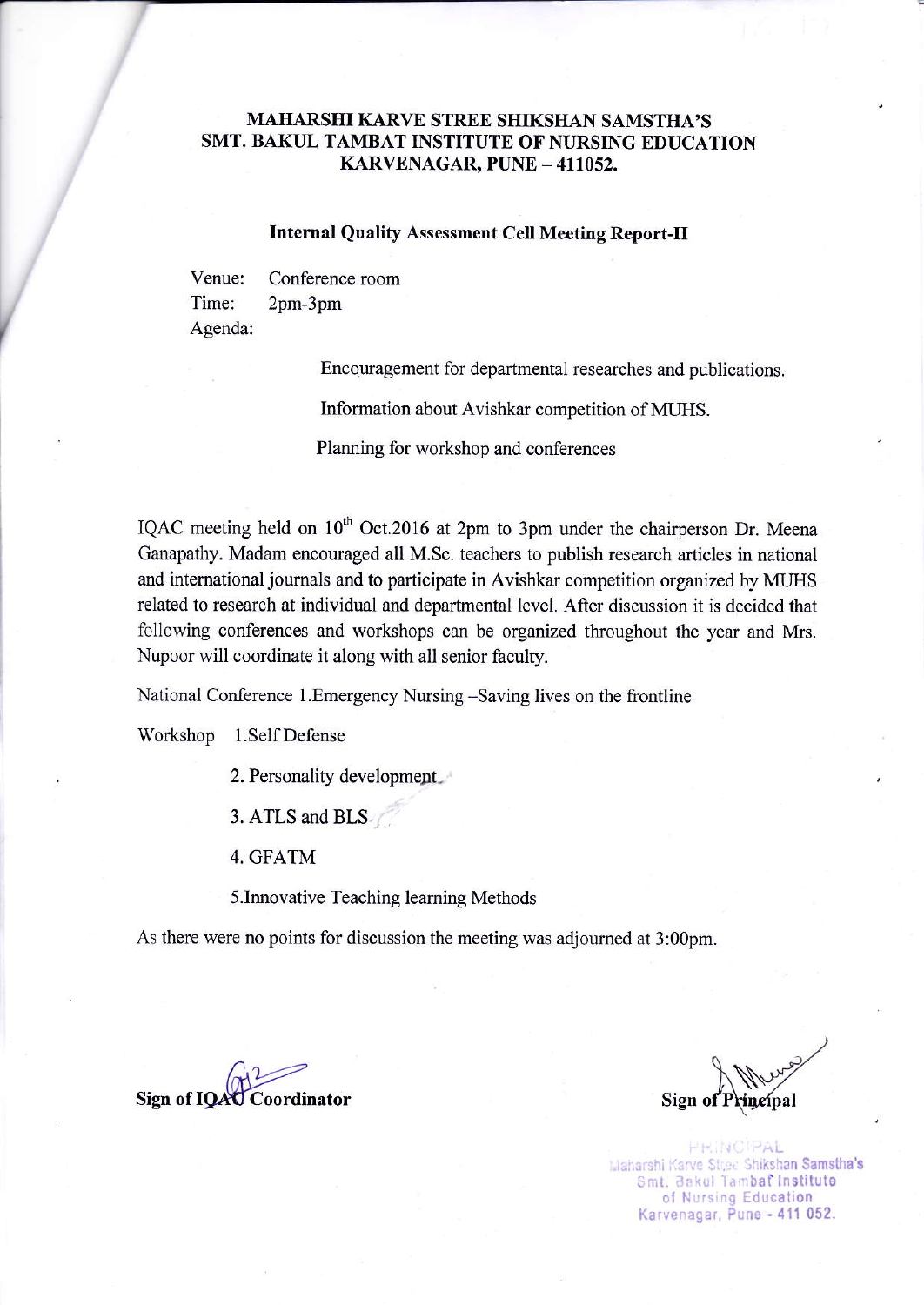#### MAHARSHI KARVE STREE SIIIKSIIAN SAMST}IA'S

# SMT. BAKUL TAMBAT INSTITUTE OF NURSING EDUCATION KARVENAGAR, PUNE - 411052.

### Internal Quality Assessment Cell Meeting Report-III

Venue: Conference room Time: 11am-12pm

Agenda: Discussion about students' curricular and extracurricular activities.

IQAC meeting was held on 04<sup>th</sup> January 2017 at 11am to 12pm.under the chairperson Dr. Meena Ganapathy. The discussion was mainly regarding Personality Development Programme, various collegiate and intercollegiate competitions (sports and cultural).Principal madam informed about blood donation camps to be organized as per planned of our Samstha and NSS officer can organize it along with her team.

After the discussion it was decided to arrange Personality Development workshop for all batches in rotation by SNA advisor in collaboration with Ramkrishnamath, Pune.It was also suggested to conduct various activities during NSS camp in the form ofrallies ,street play,Mahila Melava,Health camps etc.

The SNA advisor informed about all annual calendar and various competitions of SNA activities for students like TNAI, SNA, MUHS, Damini (sports intercollegiate), and college week. It was decided to encourage student to take active part in all and relieving them from clinics for practice and for competitions. The sports committee incharge will arrange a coach for training the students.

As there were no points for discussion the meeting was adjoumed at 12pm.

 $\sqrt{v^2-v^2}$ Sign of **IOAC** Coordinator

PRINCIPAL arshi Karve Stree Shikshan Samstha's Smt. Bakul Tambat Institute of Nursing Education Karvenagar, Pune - 411 052.